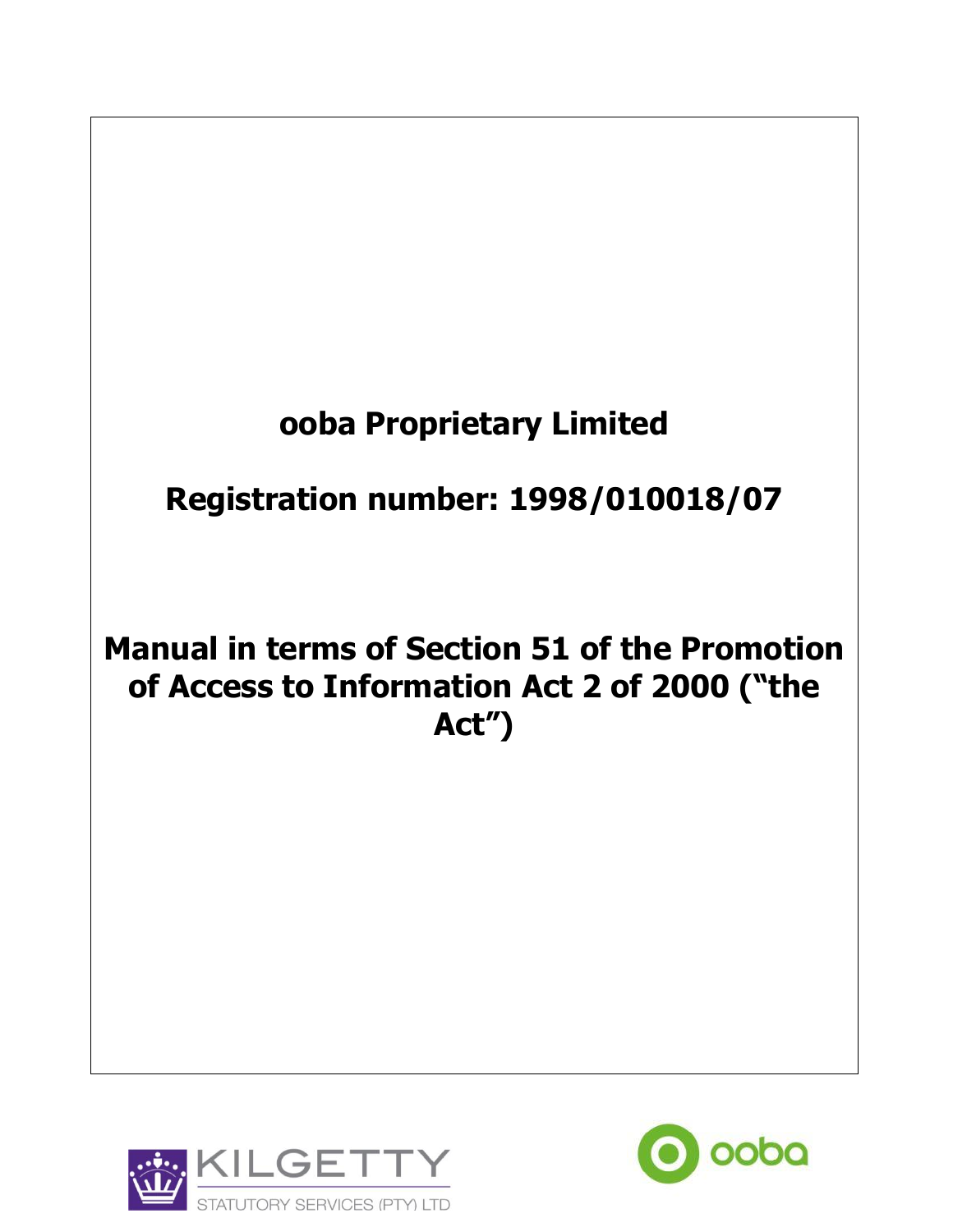## **CONTENTS**

| 1.  | Introduction                                                                                         | 3              |
|-----|------------------------------------------------------------------------------------------------------|----------------|
| 2.  | Contact details                                                                                      | 3              |
| 3.  | The Guide published by the South African Human Rights Commission                                     | $\overline{4}$ |
| 4.  | Records held in terms of applicable legislation                                                      | 5              |
| 5.  | Records kept as a matter of general practice                                                         | 6              |
| 6.  | Records that may be subject to grounds of refusal                                                    | 6              |
| 7.  | Grounds for refusal of access to records                                                             | 7              |
| 8.  | Records which are automatically available without having to make a request in<br>the prescribed form | 8              |
| 9.  | Procedure to be followed when submitting a request                                                   | 9              |
| 10. | Prescribed fees                                                                                      | 10             |
| 11. | Prescribed forms                                                                                     | 11             |



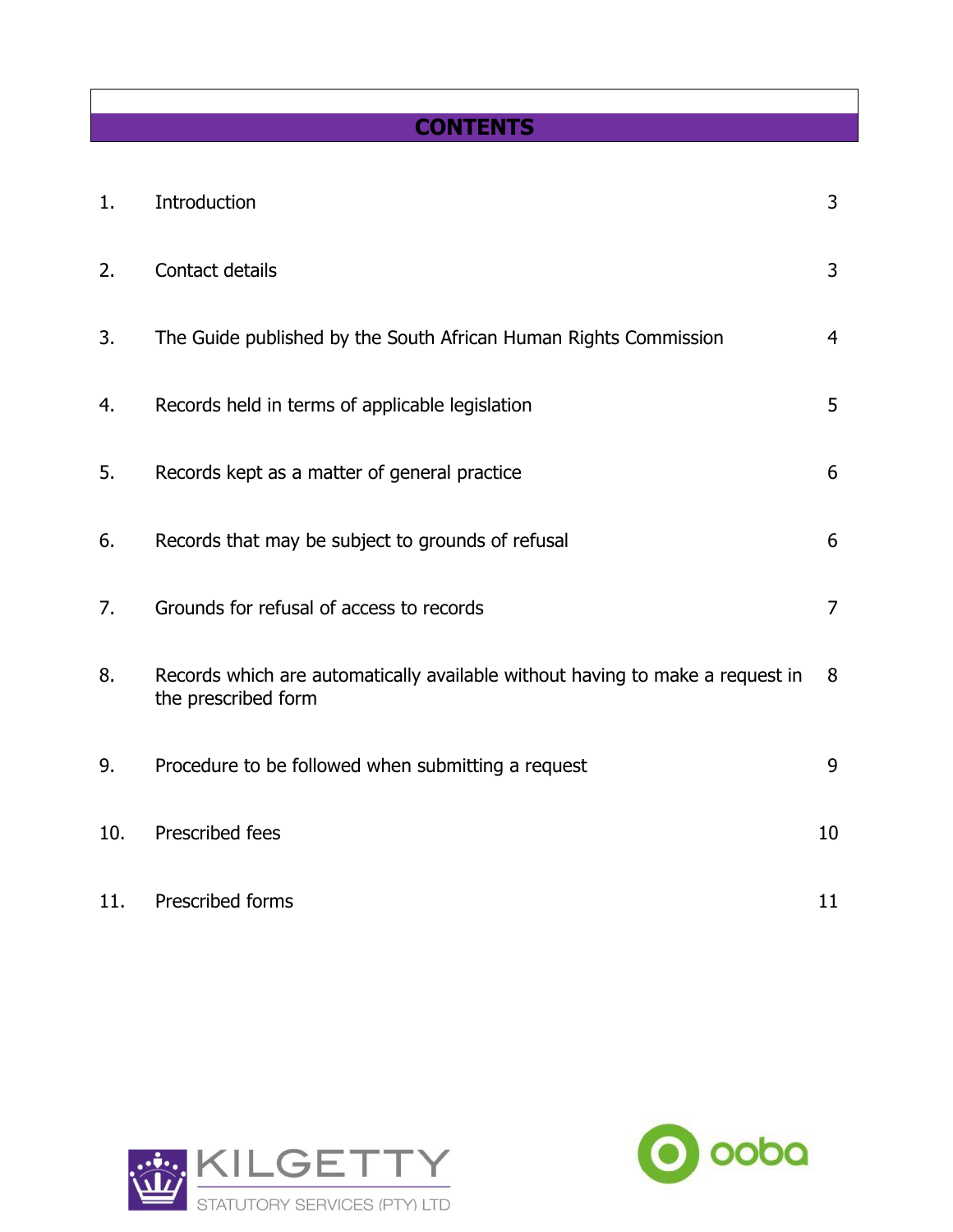### **INTRODUCTION**

ooba Proprietary Limited ("the Company") is a private company which is a holding company and which operates in bond origination and property finance.

Pieter Andre Hamman (Alternate Director)

| Registration number:   | 1998/010018/07                                                                                                                                                                                                                                                                                                   |
|------------------------|------------------------------------------------------------------------------------------------------------------------------------------------------------------------------------------------------------------------------------------------------------------------------------------------------------------|
| Date of incorporation: | 26 May 1998                                                                                                                                                                                                                                                                                                      |
| Registered address:    | ooba House<br>8 <sup>th</sup> Floor, 33 Bree Street<br>Cape Town<br>8001                                                                                                                                                                                                                                         |
| Postal address:        | P O Box 1535<br>Cape Town<br>8000                                                                                                                                                                                                                                                                                |
| Directors:             | <b>Rhys Stewart Dyer</b><br>Alan Gary Rubin<br>Lew Geffen<br><b>Andrew Mark Golding</b><br><b>Clive Richard Gray</b><br><b>Herschel Jawitz</b><br><b>Russel Edward Scorer</b><br><b>Lawrence Seeff</b><br>Samuel Seeff<br>Johannes Hendrik Petrus Van Der Merwe<br>Keith Howard Wakefield<br>Renganayagee Kisten |
|                        | Peter Alexander Golding (Alternate Director)<br>Myles Howard Wakefield (Alternate Director)<br>Stuart John Manning (Alternate Director)<br>Sandra Geffen (Alternate Director)<br>Eskel Jawitz (Alternate Director)                                                                                               |



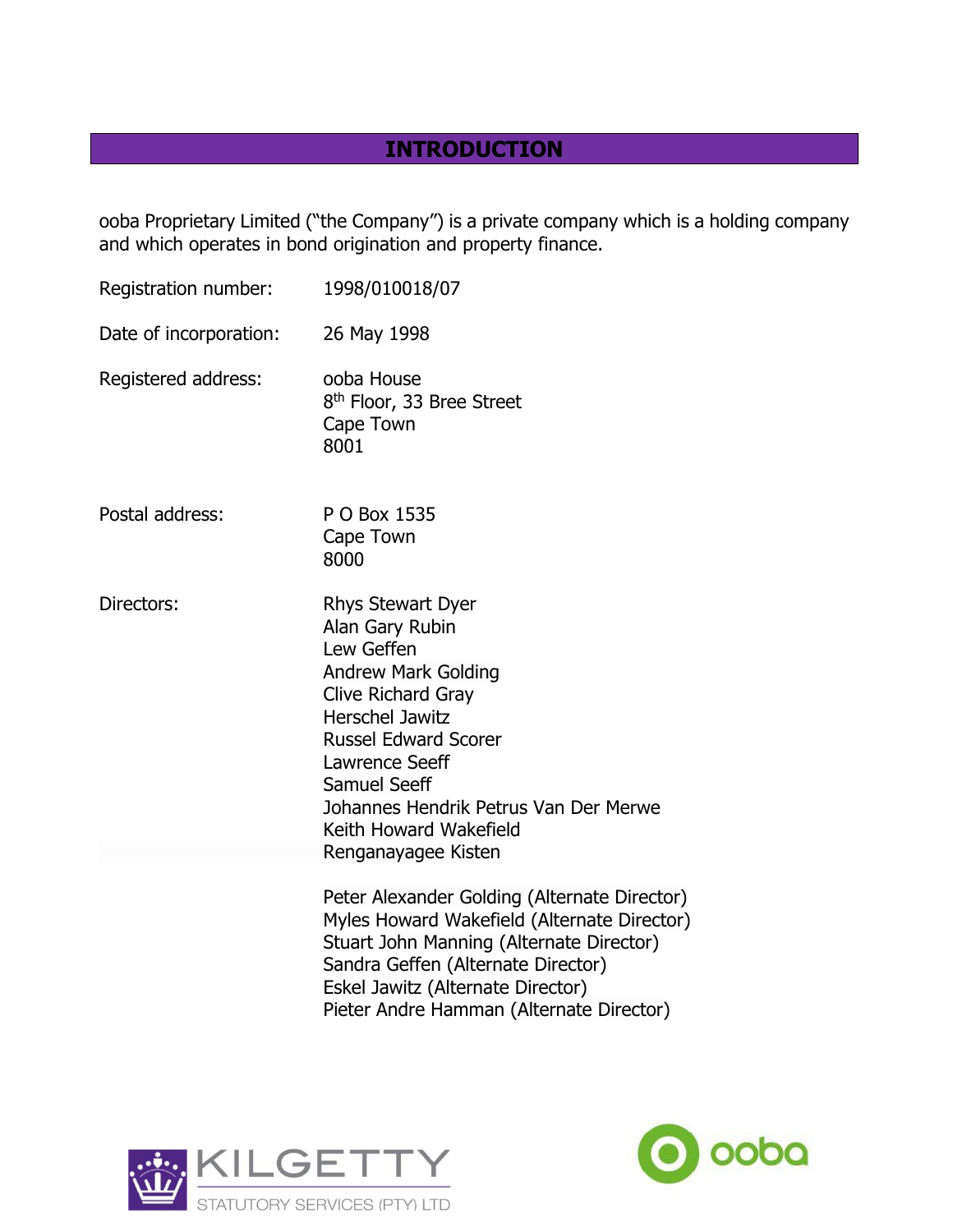# **CONTACT DETAILS**

| Name of business:           | ooba Proprietary Limited                                                                              |
|-----------------------------|-------------------------------------------------------------------------------------------------------|
| Head of Private Body:       | <b>Rhys Stewart Dyer</b>                                                                              |
| <b>Information Officer:</b> | Chris Wilson                                                                                          |
| Street address:             | 6 <sup>th</sup> Floor Grant Thornton House<br>119 Hertzog Boulevard<br>Foreshore<br>Cape Town<br>8001 |
| Postal address:             | P O Box 2275<br>Cape Town<br>8000                                                                     |
| Telephone:                  | +27 21 417 8734                                                                                       |
| Facsimile:                  | +27 086 564 1660                                                                                      |
| Email:                      | chris.wilson@kilgetty.co.za / paia@kilgetty.co.za                                                     |
| Website:                    | http://www.kilgetty.co.za                                                                             |



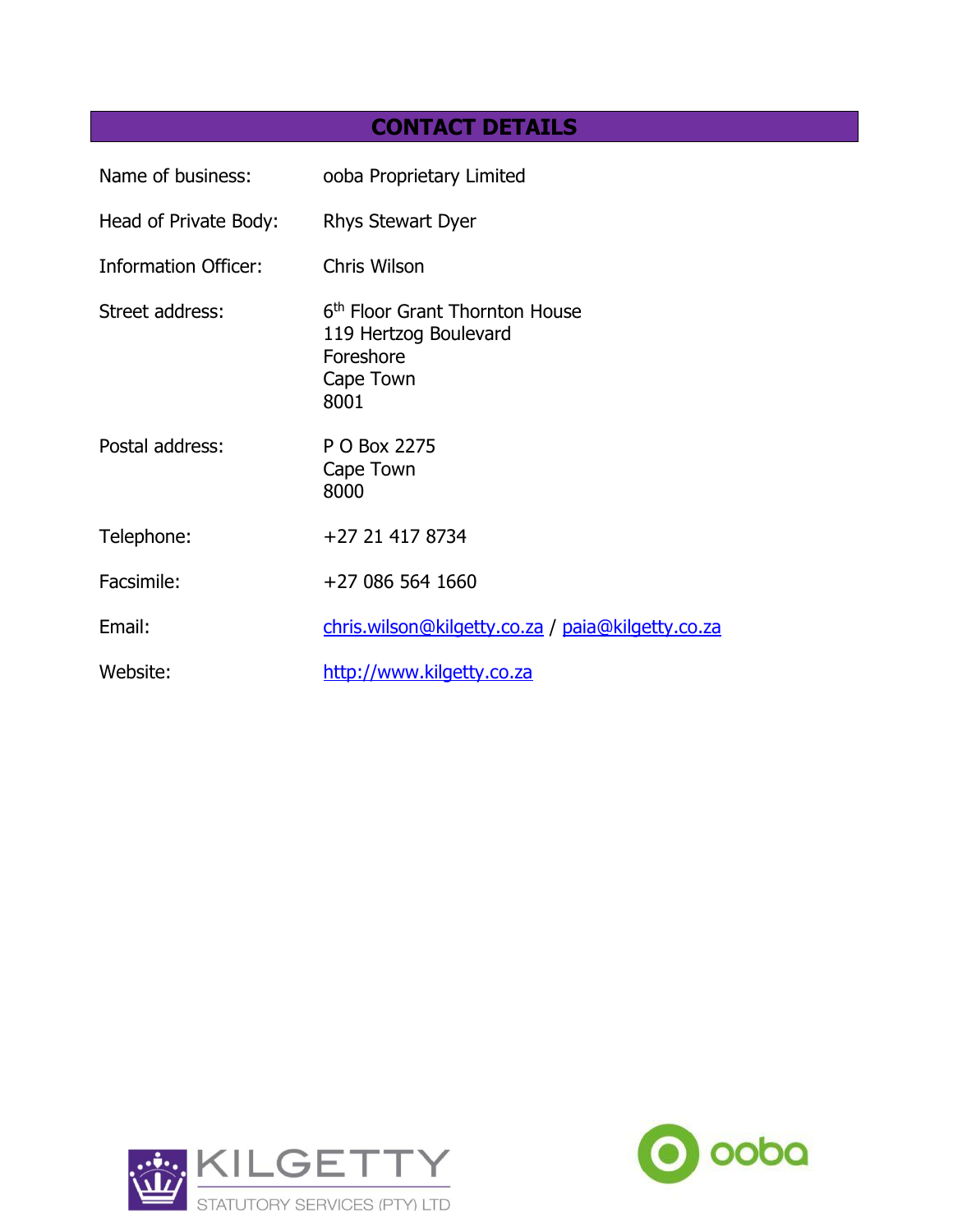#### **THE SOUTH AFRICAN HUMAN RIGHTS COMMISSION GUIDE TO THE ACT**

The Promotion of Access to Information Act was promulgated in March 2001. The Act was put in place to actively promote a society in which the people of South Africa have effective access to information, which enables them to more fully exercise and protect their rights.

The Human Rights Commission is responsible for compiling a guide that provides details on how to use the Act. This guide is currently not available from the Human Rights Commission. Please direct any further queries in this regard to:

The South African Human Rights Commission: PAIA Unit

The Research and Documentation Department

| Postal Address: | Private Bag 2700<br>Houghton<br>2041 |
|-----------------|--------------------------------------|
| Phone:          | $(011)$ 484 8300                     |
| Fax:            | $(011)$ 484 0582                     |
| E-mail:         | PAIA@sahrc.org.za                    |
| Website:        | www.sahrc.org.za                     |

In terms of Section 51(1) of the Promotion of Access to Information Act, all heads of private bodies are required to compile a manual that provides information regarding the subjects and categories of records held by such private bodies. This manual is intended to fulfil this requirement.

Accordingly, this manual provides a reference to the records we hold and the process that needs to be adopted to access such records. All requests for access to information should be addressed to our designated Information Officer.

A copy of the manual will be available for inspection at:

- The registered address of the Company (refer address above); and
- The South African Human Rights Commission.



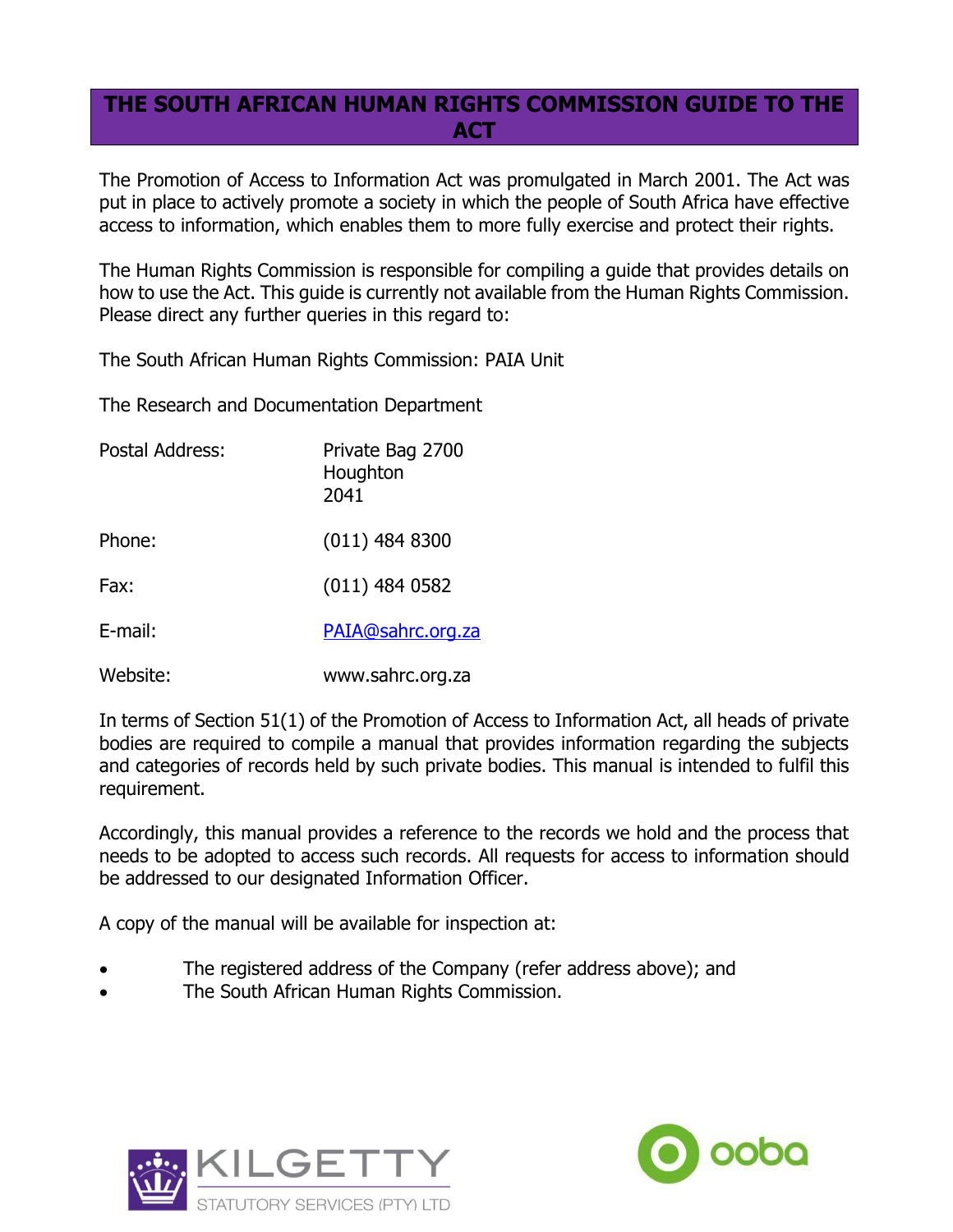#### **RECORDS HELD IN TERMS OF APPLICABLE LEGISLATION**

The records of the Company are required by law to keep certain records. These records are enumerated in various Acts of Parliament.

Our records are in paper and electronic form only. In terms of the Promotion of Access to Information Act, access must be granted irrespective of form or medium.

To facilitate the easy identification of the records we hold, we have **categorised** our records per **subject** area. The table below provides an indication of the categories of information held:

| Administration | <b>Financial Statements</b><br>$\bullet$<br><b>Tax Records</b><br>$\bullet$<br>General Correspondence<br>$\bullet$<br>Information relating to transactions of a financial nature (e.g.<br>$\bullet$<br>invoices and payments)<br><b>Banking Records</b><br>$\bullet$<br><b>Marketing Information</b><br>$\bullet$<br><b>Customer Information</b><br>$\bullet$<br><b>Employee Records</b><br>$\bullet$<br>Personnel guidelines, policies and procedures<br>$\bullet$<br><b>Employment Equity Records</b><br>$\bullet$ |
|----------------|----------------------------------------------------------------------------------------------------------------------------------------------------------------------------------------------------------------------------------------------------------------------------------------------------------------------------------------------------------------------------------------------------------------------------------------------------------------------------------------------------------------------|
|                | <b>Labour Relations Records</b><br>$\bullet$                                                                                                                                                                                                                                                                                                                                                                                                                                                                         |
|                | <b>Statutory HR Records</b><br>$\bullet$                                                                                                                                                                                                                                                                                                                                                                                                                                                                             |

#### **RECORDS KEPT AS A MATTER OF GENERAL PRACTICE**

ooba Proprietary Limited keep certain records in the conduct of their day to day business and as a matter of standard practice and good governance. The following records are held:

| Statutory    | Company documents and legal records<br>$\bullet$<br>Share registration documents<br>$\bullet$<br><b>Employment records</b><br>$\bullet$ |
|--------------|-----------------------------------------------------------------------------------------------------------------------------------------|
|              |                                                                                                                                         |
| Customer,    | Customer records<br>$\bullet$                                                                                                           |
| supplier and | Supplier records<br>$\bullet$                                                                                                           |
| marketing    | Product records<br>$\bullet$                                                                                                            |
|              | $\sum_{i=1}^{n}$                                                                                                                        |

- Communication
- Marketing material



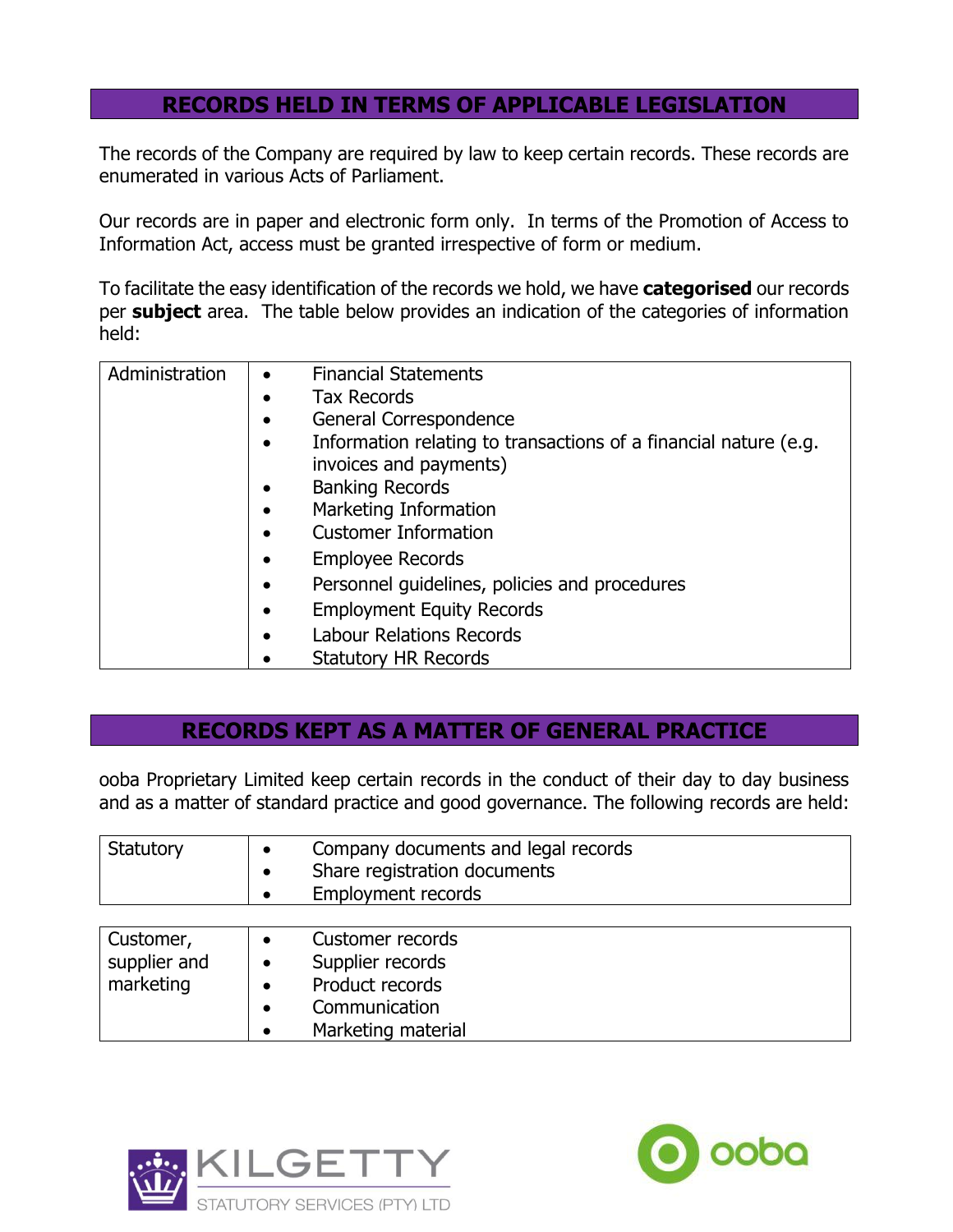### **RECORDS THAT MAY BE SUBJECT TO GROUNDS OF REFUSAL**

Access to the following documents may be subject to the grounds of refusal as set out in this Manual:

| Personnel    | "Personnel" refers to any person who works for or provides services to                               |  |  |  |  |  |  |
|--------------|------------------------------------------------------------------------------------------------------|--|--|--|--|--|--|
| Records      | or on behalf of the Company and who receives or is entitled to receive                               |  |  |  |  |  |  |
|              | remuneration, and any other person who assists in carrying out or                                    |  |  |  |  |  |  |
|              | conducting the Company's business and includes, without limitation,                                  |  |  |  |  |  |  |
|              | directors, (executive and non-executive), all permanent, temporary                                   |  |  |  |  |  |  |
|              | and part-time staff as well as contract works. Personnel records                                     |  |  |  |  |  |  |
|              | include:                                                                                             |  |  |  |  |  |  |
|              | Personal records (provided by personnel themselves);                                                 |  |  |  |  |  |  |
|              | Records provided by a 3 <sup>rd</sup> party relating to personnel;                                   |  |  |  |  |  |  |
|              | Conditions of employment and other personnel-related                                                 |  |  |  |  |  |  |
|              | contractual and quasi-legal records;                                                                 |  |  |  |  |  |  |
|              |                                                                                                      |  |  |  |  |  |  |
|              | Internal evaluation records and other internal records;<br>Correspondence relating to personnel; and |  |  |  |  |  |  |
|              | Training schedules and material.                                                                     |  |  |  |  |  |  |
| Customer     | A "customer" refers to any natural or juristic entity that receives                                  |  |  |  |  |  |  |
| records      |                                                                                                      |  |  |  |  |  |  |
|              | services from the Company. Customer records include:                                                 |  |  |  |  |  |  |
|              | Records pertaining to products sold and/or serviced by the                                           |  |  |  |  |  |  |
|              | Company, including without limitation, online and print                                              |  |  |  |  |  |  |
|              | publications;                                                                                        |  |  |  |  |  |  |
|              | Records provided by a customer to a $3rd$ party acting for or on                                     |  |  |  |  |  |  |
|              | behalf of the Company;                                                                               |  |  |  |  |  |  |
|              | Records provided by a 3rd party;                                                                     |  |  |  |  |  |  |
|              | Records generated by or within the Company relating to its                                           |  |  |  |  |  |  |
|              | customers, including transactional data.                                                             |  |  |  |  |  |  |
| Private Body | These are records which include, but are not limited to, records which                               |  |  |  |  |  |  |
| Records      | pertain to the Company's own affairs including:                                                      |  |  |  |  |  |  |
|              | Financial records;                                                                                   |  |  |  |  |  |  |
|              | Operational records;                                                                                 |  |  |  |  |  |  |
|              | Databases;                                                                                           |  |  |  |  |  |  |
|              | Information technology systems and documents;                                                        |  |  |  |  |  |  |
|              | Marketing records;                                                                                   |  |  |  |  |  |  |
|              | Internal correspondence;                                                                             |  |  |  |  |  |  |
|              | Product and service records;                                                                         |  |  |  |  |  |  |
|              | Statutory records;                                                                                   |  |  |  |  |  |  |
|              | Internal policies and procedures.                                                                    |  |  |  |  |  |  |
| Other Party  | Personnel, customer or private body records which are held by<br>$\bullet$                           |  |  |  |  |  |  |
| Records      | another party on the Company's behalf, as opposed to the                                             |  |  |  |  |  |  |
|              | records held by the Company itself;                                                                  |  |  |  |  |  |  |



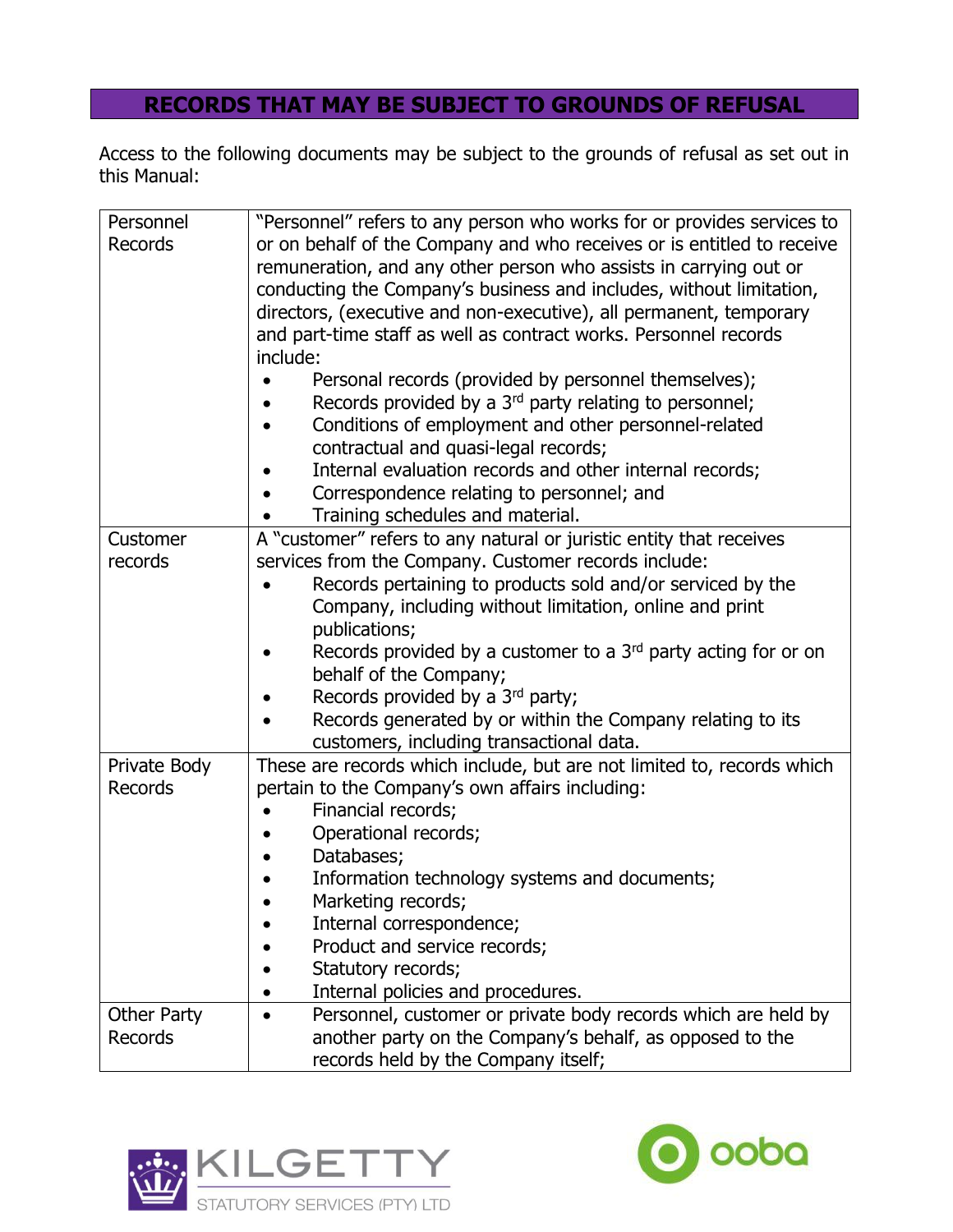| Records held by the Company pertaining to other parties,<br>including without limitation, financial records, correspondence,<br>contractual records, and records about Company<br>contractors/suppliers/service providers. |
|----------------------------------------------------------------------------------------------------------------------------------------------------------------------------------------------------------------------------|
|----------------------------------------------------------------------------------------------------------------------------------------------------------------------------------------------------------------------------|

#### **GROUNDS FOR REFUSAL OF ACCESS TO RECORDS**

The Company may refuse a request for information on, inter alia, the following basis:

- The mandatory protection of the privacy of a  $3<sup>rd</sup>$  party who is a natural person, in order to avoid the unreasonable disclosure of personal information concerning that natural person (including a deceased individual).
- The mandatory protection of the commercial information of a  $3<sup>rd</sup>$  party, if the record contains:
	- $\circ$  Trade secrets of that 3<sup>rd</sup> party;
	- o Financial, commercial, scientific or technical information, other than trade secrets, of a 3<sup>rd</sup> party, the disclosure of which would be likely to cause harm to the commercial or financial interests of that 3<sup>rd</sup> party; or
	- $\circ$  Information supplied in confidence by a 3<sup>rd</sup> party, the disclosure of which could reasonably be expected to put that  $3<sup>rd</sup>$  party at a disadvantage in contractual or other negotiations, or to prejudice that 3<sup>rd</sup> party in commercial competition.
- The mandatory protection of confidential information of  $3<sup>rd</sup>$  parties if disclosure would constitute an action for breach of a duty of confidence owed to that  $3<sup>rd</sup>$  party in terms of an agreement.
- The mandatory protection of the safety of individuals and the protection of property.
- The mandatory protection of records which would be privileged from production in legal proceedings.
- The protection of the Company's commercial activities including, without limitation, records that contain:
	- o The Company's trade secrets;
	- o Financial, commercial, customer, scientific or technical information, the disclosure of which would be likely to cause harm to the Company's commercial or financial interests;
	- o Information, the disclosure of which could reasonably be expected to put the Company at a disadvantage in contractual or other negotiations, or to prejudice the Company in commercial competition.
	- Computer programs owned by the Company.
- The mandatory protection of research information of the Company or a  $3<sup>rd</sup>$  party, if disclosure would expose the identity of the Company or a  $3<sup>rd</sup>$  party, the researcher or the subject matter of the research to serious disadvantage.



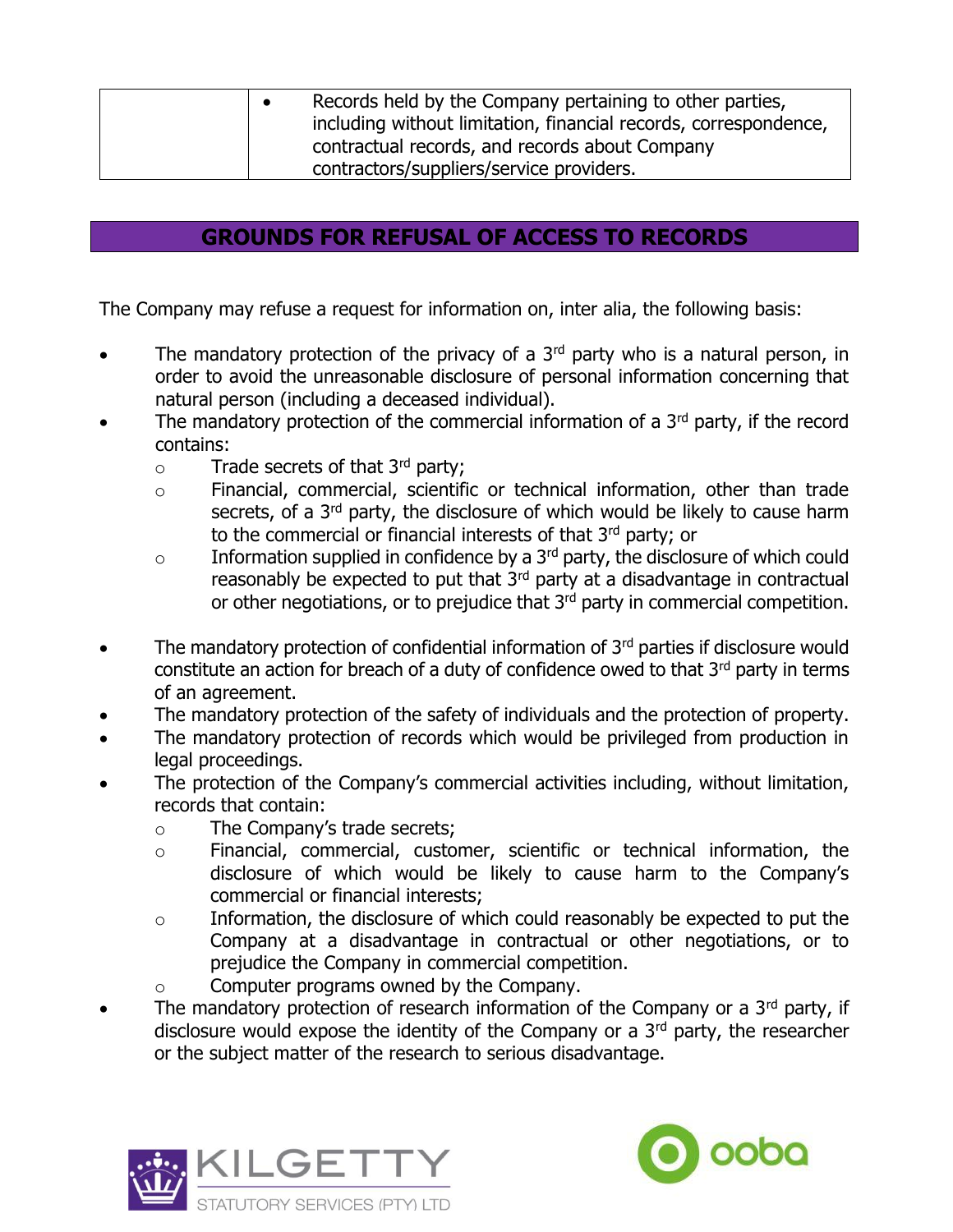• Requests for information that are, in the Company's reasonable opinion, manifestly frivolous or vexatious or which involve an unreasonable diversion of resources.

#### **RECORDS THAT CAN BE ACCESSED WITHOUT A FORMAL REQUEST**

Certain information can be accessed on our website without a formal request. This information relates to the services that we provide to clients, the pricing of these services, in-house brochures, newsletters and marketing material.

In terms of the following Acts, we are required to ensure that certain categories of records are available for access as prescribed by each Act:

- The Occupational Health and Safety Act No. 85 of 1993;
- The Value-Added Tax Act No. 89 of 1991;
- Income Tax Act No. 58 of 1962;
- Companies Act, No 71 of 2008;
- Basic Conditions of Employment Act No. 75 of 1997;
- Employment Equity Act No. 55 of 1998;
- Labour Relations Act No. 66 of 1995;
- The Constitution of the Republic of South Africa No.3 of 1994; and
- South African Revenue Services Act, 34 of 1997.

Please note that while we have made every effort to identify all pertinent legislation, we cannot guarantee that all legislation has been included. Should you be aware of any specific legislation that should be included and which has been omitted, please contact the Information Officer of the Company.

#### **PROCEDURE TO FOLLOW WHEN SUBMITTING A FORMAL REQUEST OF ACCESS TO A RECORD**

A request for access to a record that does not fall within the categories identified above must be done formally either via conventional mail, e-mail or fax.

This request should be in the prescribed format as defined in Form C of Annexure B as identified in Government Notice Number 187, Regulation 6. A request form is also available from our offices. The prescribed request fee should be attached (refer to Section 7 of this manual for more details on the fees).

Our Information Officer will respond to your request within 30 days of receiving the request by indicating whether your request for access has been granted.



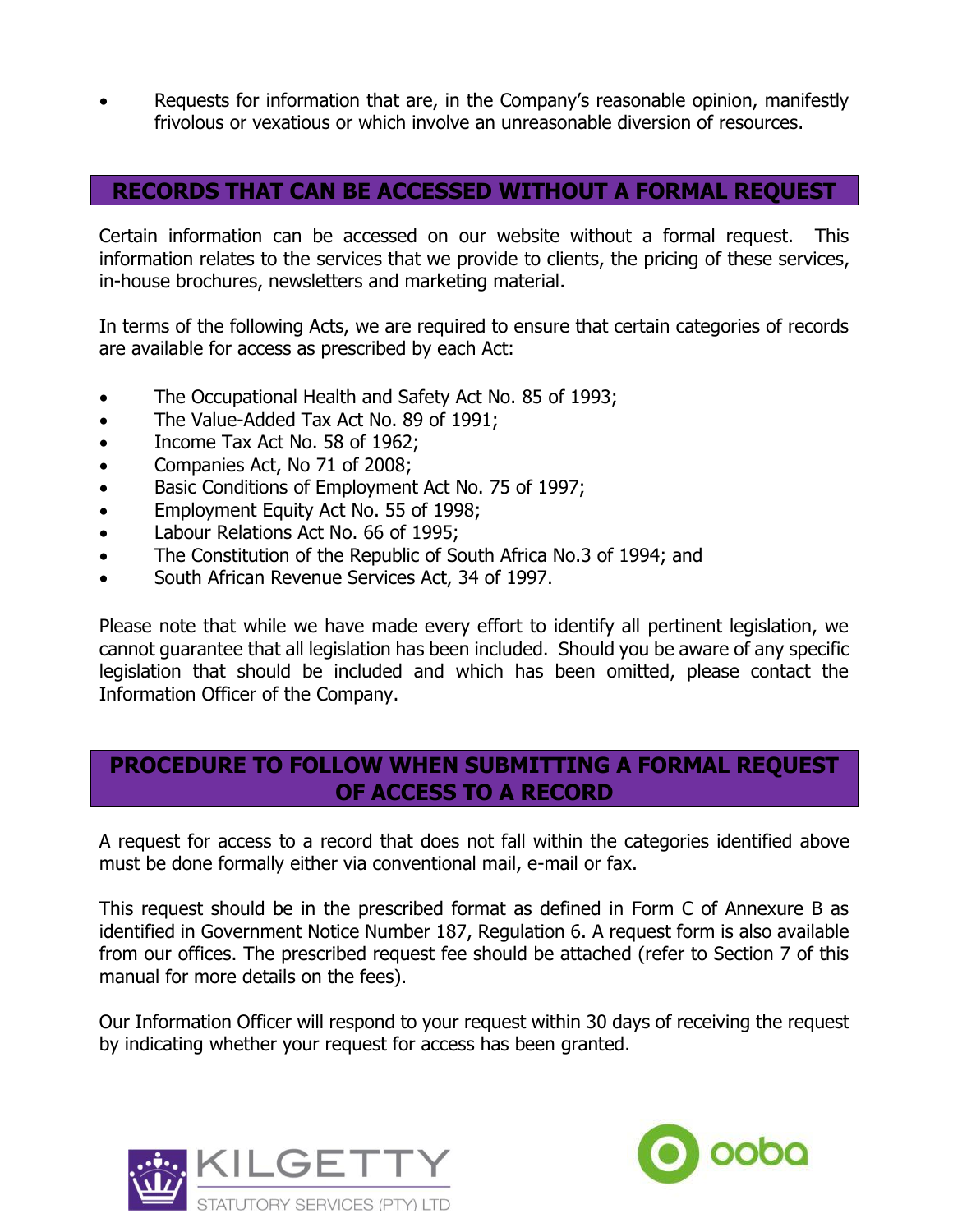Please note that an application for access to information can be refused in the event that the application does not comply with the procedural requirements of the Act. In addition, the successful completion and submission of an access request form does not automatically allow the requestor access to the requested record.

The request form must be completed **CLEARLY** and **COMPLETELY** in block letters. If there is insufficient space on the printed request form in which to answer a question, additional information must be provided on a separate page that is clearly marked and referenced.

If access to a record/information is granted, our response will include:

- An indication of the access fee that should be paid upon gaining access (if any);
- An indication of the form in which the access will be granted;
- A notice that you may lodge an application with the court against the access fee to be paid or the form of the access, including guidance on the procedure for lodging the application.

If access to a record/information is denied, our response will include:

- Adequate reasons for the refusal; and
- Notice that you may lodge an application with the court against the refusal and the procedure including the period, for lodging the application. For details on the procedure, please refer to Chapter 2 of Part 4 of the Promotion of Access to Information Act.

Assuming your request of access is granted, you will be able to gain access to the requested records as soon as is reasonably possible and once the access fee has been paid.

Access will be granted to a record if the following criteria are fulfilled:

- The record is required for the exercise or protection of any right;
- The requestor complies with the procedural requirements in the Act relating to a request; and
- Access to the record is not refused in terms of any ground for refusal as contemplated in Chapter 4 of Part 3 of the Act.



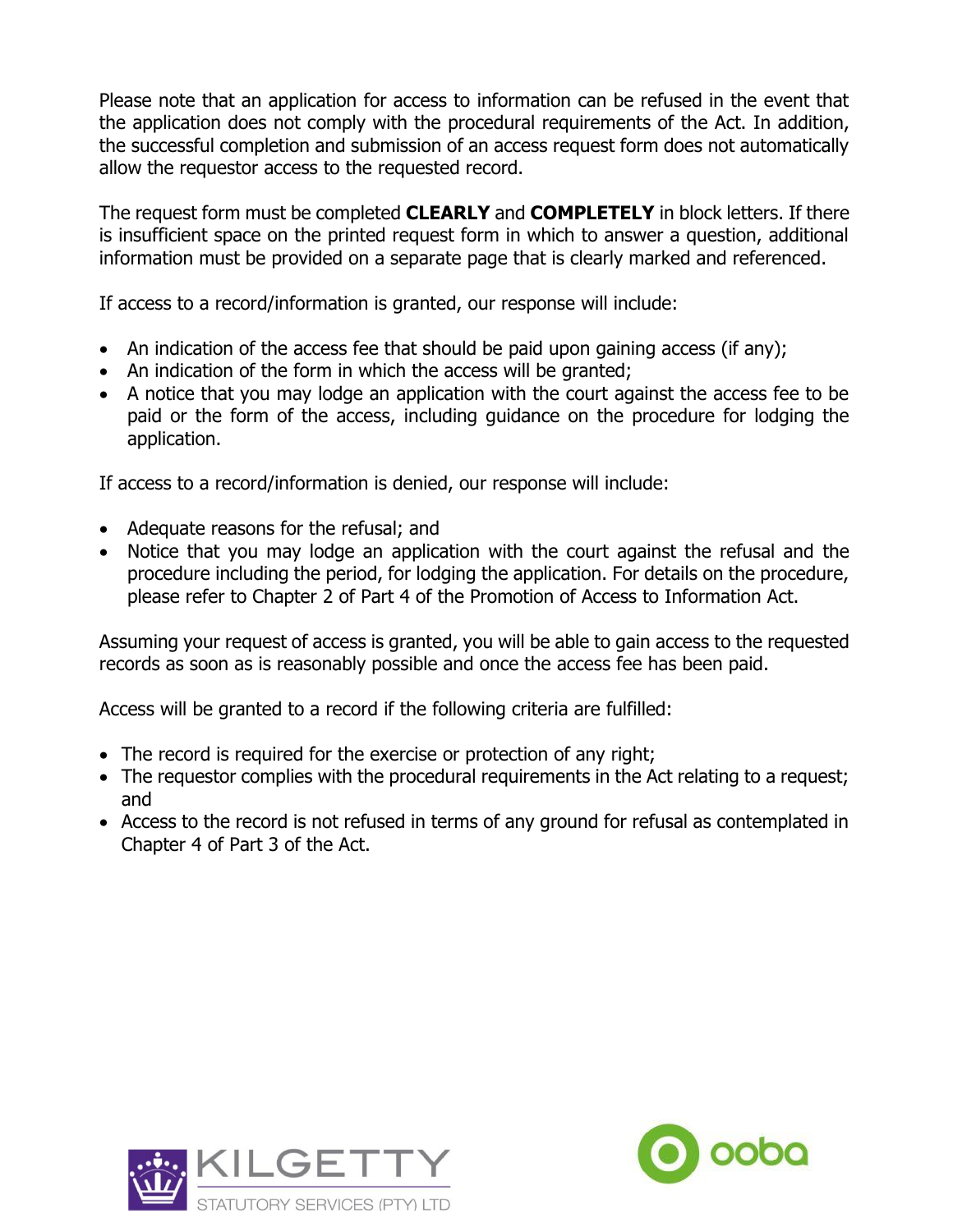#### **PRESCRIBED FEES IN RESPECT OF REQUESTS FOR INFORMATION**

There are two basic types of fees applicable in terms of the Promotion of Access to Information Act – "request" and "access" fees. The non-refundable request fee (currently R 57.50 inclusive of VAT) is payable on submission of the request for access to a record (unless the request is personal in which event there is no applicable fee) and the access fee is payable prior to the actual gaining of access to the records in the required form. The applicable fees are prescribed in terms of Part III of Annexure A as identified in Government Notice Number 187, Regulation 11.

**RHYS STEWART DYER for** OOBA (PTY) LTD

Date of issue: 30 November 2015 Date of update: 11 August 2020



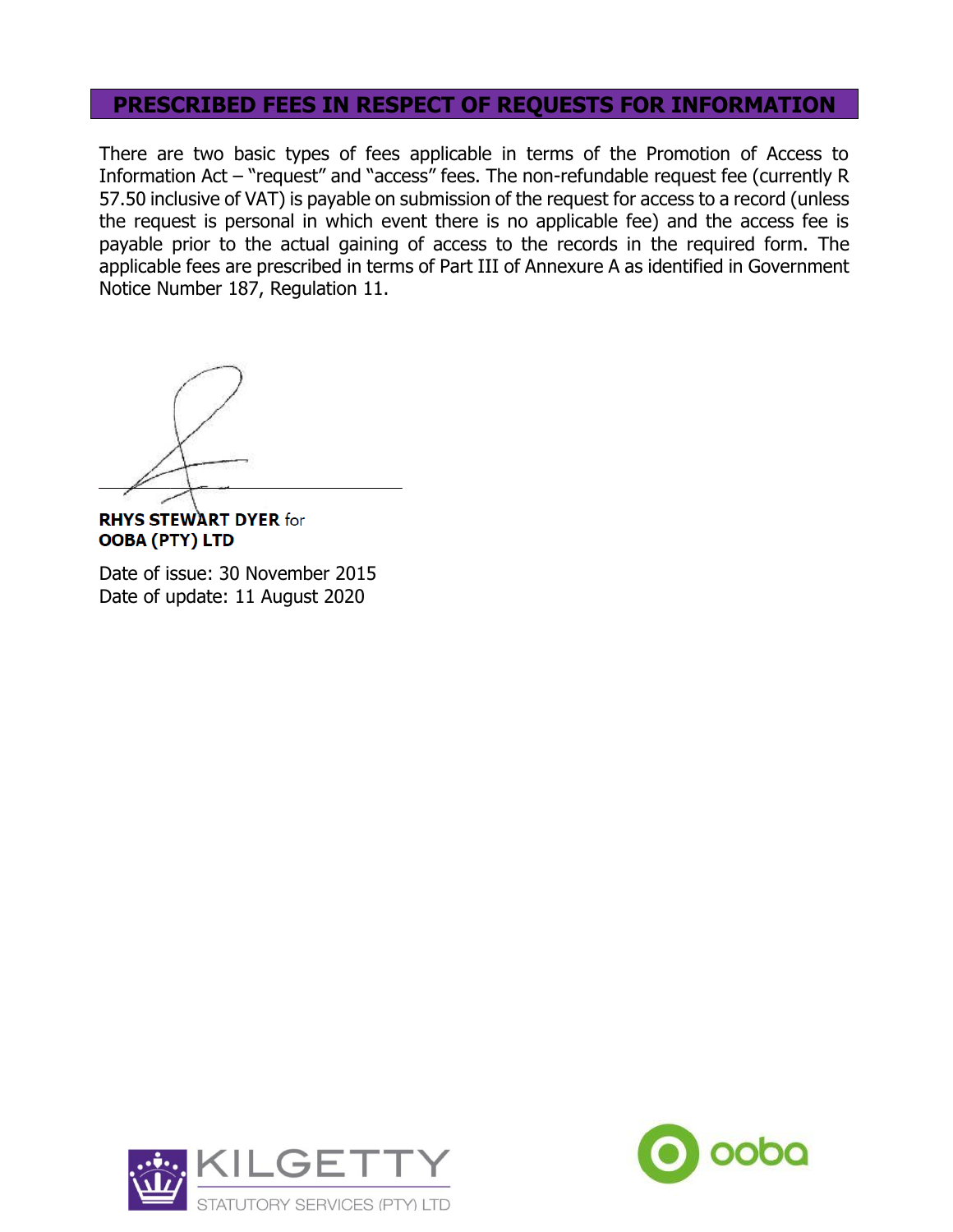#### **FORM C**

REQUEST FOR ACCESS TO RECORD OF PRIVATE BODY (Section 53(1) of the Promotion of Access to Information Act, 2000 (Act No. 2 of 2000)

[Regulation 10]

#### **A. Particulars of private body**

The Head:

#### **B. Particulars of person requesting access to the record**

| (a) | The particulars of the person who requests access to the record must be given below.                |
|-----|-----------------------------------------------------------------------------------------------------|
| (b) | The address and/or fax number in the Republic to which the information is to be sent must be given. |
| (c) | Proof of the capacity in which the request is made, if applicable, must be attached.                |

\_\_\_\_\_\_\_\_\_\_\_\_\_\_\_\_\_\_\_\_\_\_\_\_\_\_\_\_\_\_\_\_\_\_\_\_\_\_\_\_\_\_\_\_\_\_\_\_\_\_\_\_\_\_\_\_\_\_\_\_\_\_\_\_\_\_\_\_\_\_\_\_\_\_\_\_\_\_\_\_\_\_\_\_\_\_\_\_\_\_\_

\_\_\_\_\_\_\_\_\_\_\_\_\_\_\_\_\_\_\_\_\_\_\_\_\_\_\_\_\_\_\_\_\_\_\_\_\_\_\_\_\_\_\_\_\_\_\_\_\_\_\_\_\_\_\_\_\_\_\_\_\_\_\_\_\_\_\_\_\_\_\_\_\_\_\_\_\_\_\_\_\_\_\_\_\_\_\_\_\_\_\_

| Identity number:  |                                                                                                                                                                                                                               |
|-------------------|-------------------------------------------------------------------------------------------------------------------------------------------------------------------------------------------------------------------------------|
| Postal address:   |                                                                                                                                                                                                                               |
| Fax number:       |                                                                                                                                                                                                                               |
| Telephone number: | E-mail address: North and the series of the series of the series of the series of the series of the series of the series of the series of the series of the series of the series of the series of the series of the series of |

\_\_\_\_\_\_\_\_\_\_\_\_\_\_\_\_\_\_\_\_\_\_\_\_\_\_\_\_\_\_\_\_\_\_\_\_\_\_\_\_\_\_\_\_\_\_\_\_\_\_\_\_\_\_\_\_\_\_\_\_\_\_\_\_\_\_\_\_\_\_\_\_\_\_\_\_\_\_\_\_\_\_\_\_\_\_\_\_\_\_\_

Capacity in which request is made, when made on behalf of another person: \_\_\_\_\_\_

#### **C. Particulars of person on whose behalf request is made**

This section must be completed ONLY if a request for information is made on behalf of another person.

Full names and surname: \_\_\_\_\_\_\_\_\_\_\_\_\_\_\_\_\_\_\_\_\_\_\_\_\_\_\_\_\_\_\_\_\_\_\_\_\_\_\_\_\_\_\_\_\_\_\_\_\_\_\_\_\_\_\_\_\_\_\_\_\_\_\_\_\_\_\_\_\_\_

Identity number:

#### **D. Particulars of record**

(a) Provide full particulars of the record to which access is requested, including the reference number if that is known to you, to enable the record to be located.

(b) If the provided space is inadequate, please continue on a separate folio and attach it to this form. The requester must sign all the additional folios.



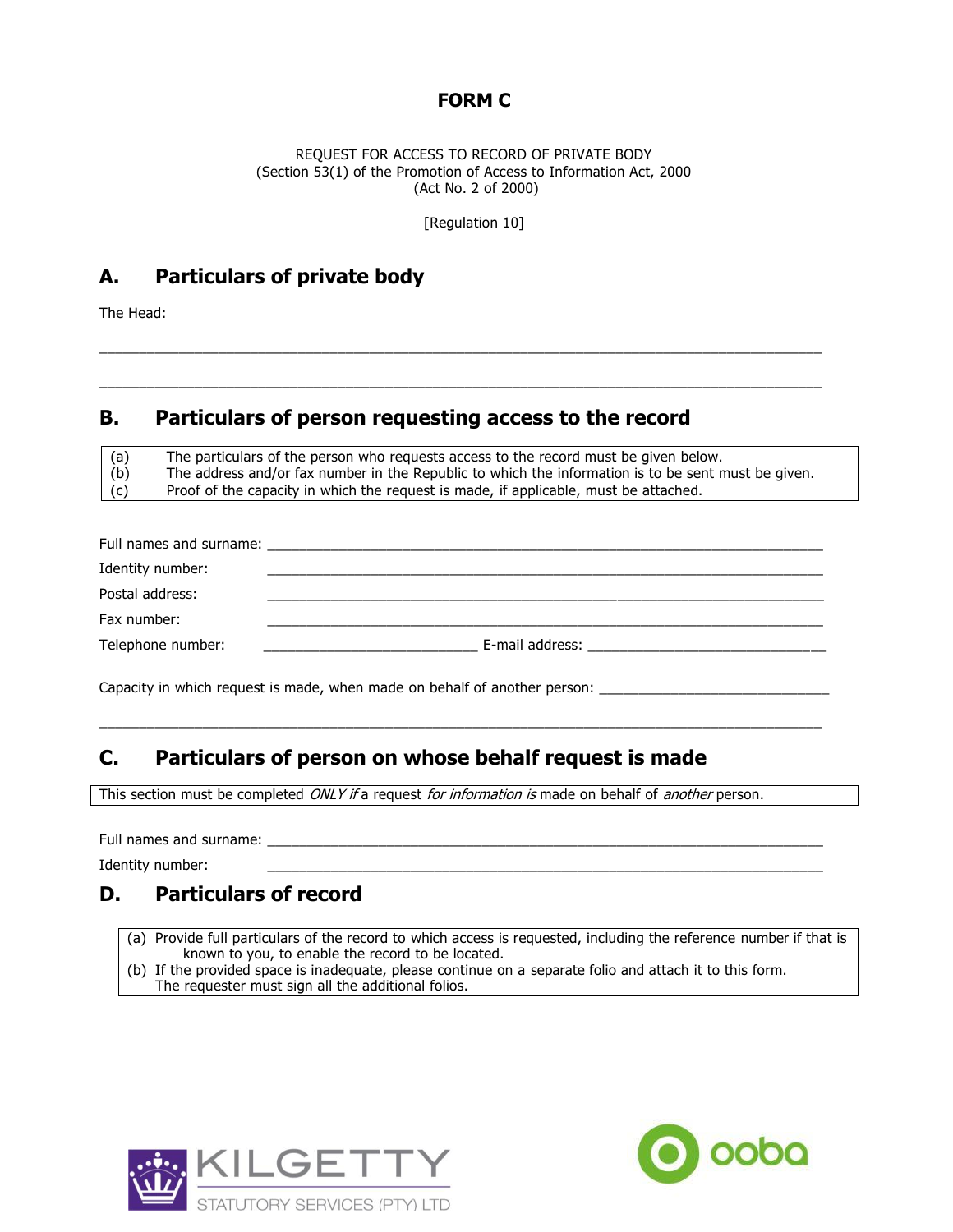1. Description of record or relevant part of the record: 2. Reference number, if available: 3. Any further particulars of record:



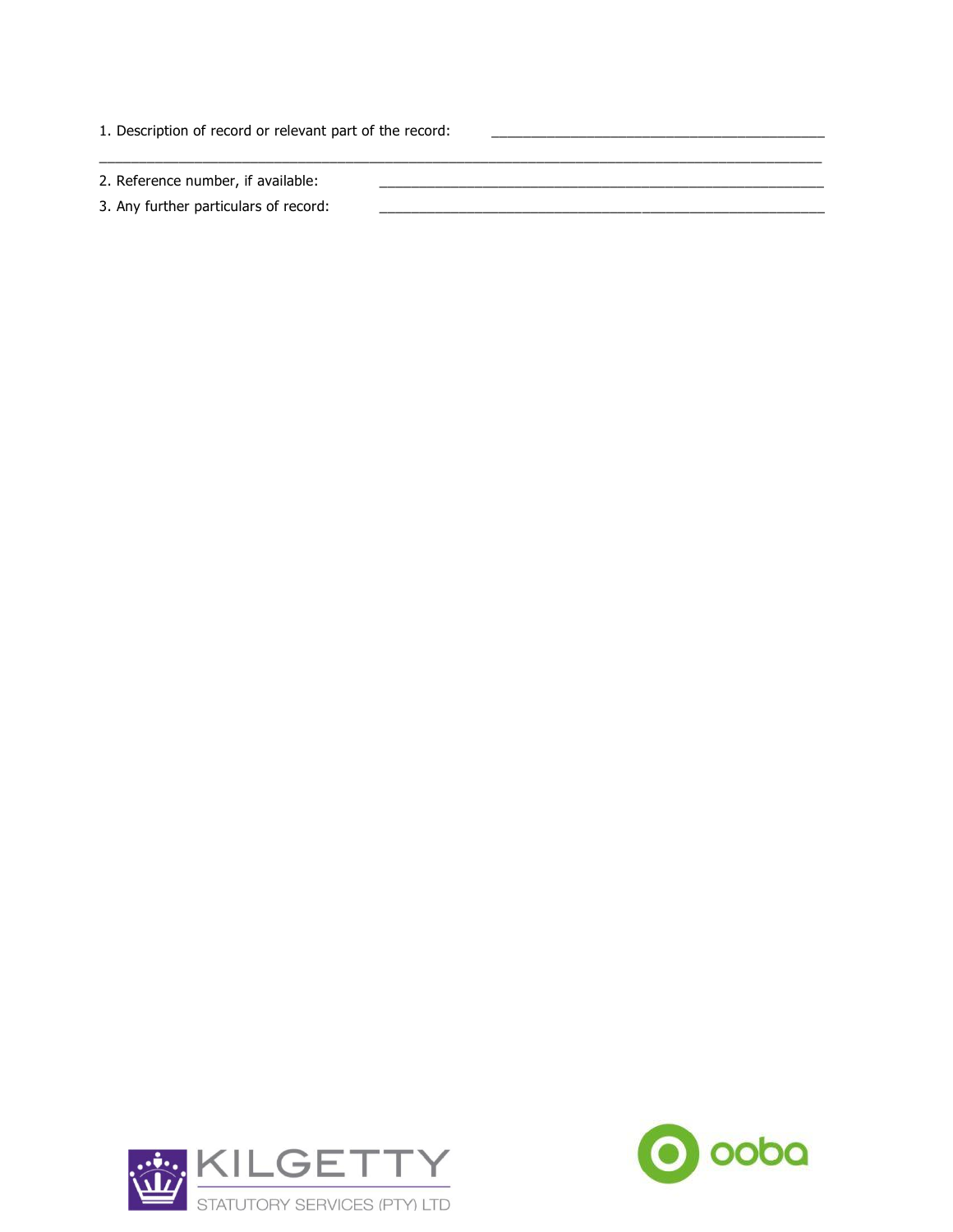### **E. Fees**

- (a) A request for access to a record, other than a record containing personal information about yourself, will be processed only after a request fee has been paid.
- (b) You will be *notified of* the amount required to be paid as the request fee.
- (c) The fee payable for access to a record depends on the form in which access is required and the reasonable time required to search for and prepare a record.
- (d) If you qualify for exemption  $of$  the payment  $of$  any fee, please state the reason for exemption.

Reason for exemption from payment of fees:

#### **F. Form of access to record**

If you are prevented by a disability to read, view or listen to the record in the form of access provided for in 1 to 4 hereunder, state your disability and indicate in which form the record is required.

| Disability:                        | Form in which record is required |
|------------------------------------|----------------------------------|
| Form in which record is required:  |                                  |
| Mark the annropriate how with an Y |                                  |

Mark the appropriate box with an X.

NOTES:

- (a) Compliance with your request in the specified form may depend on the form in which the record is available.
- (b) Access in the form requested may be refused in certain circumstances. In such a case you will be informed if access will be granted in another form.
- (c) The fee payable for access for the record, if any, will be determined partly by the form in which access is requested.

| 1. If the record is in written or printed form:                                                                                                                         |                                            |  |                                                                                   |  |                                                             |  |
|-------------------------------------------------------------------------------------------------------------------------------------------------------------------------|--------------------------------------------|--|-----------------------------------------------------------------------------------|--|-------------------------------------------------------------|--|
|                                                                                                                                                                         | copy of record*                            |  | inspection of record                                                              |  |                                                             |  |
| 2. If record consists of visual images<br>this includes photographs, slides, video recordings, computer-generated images, sketches, etc)                                |                                            |  |                                                                                   |  |                                                             |  |
|                                                                                                                                                                         | view the images                            |  | transcription of the<br>copy of the images"<br>images*                            |  |                                                             |  |
| sound:                                                                                                                                                                  |                                            |  | 3. If record consists of recorded words or information which can be reproduced in |  |                                                             |  |
|                                                                                                                                                                         | listen to the soundtrack<br>audio cassette |  | transcription of soundtrack*<br>written or printed document                       |  |                                                             |  |
| 4. If record is held on computer or in an electronic or machine-readable form:                                                                                          |                                            |  |                                                                                   |  |                                                             |  |
|                                                                                                                                                                         | printed copy of record*                    |  | printed copy of information<br>derived from the record"                           |  | copy in computer readable form*<br>(stiffy or compact disc) |  |
| If you requested a copy or transcription of a record (above), do you wish the<br>copy or transcription to be posted to you?<br><b>YES</b><br>NO.<br>Postage is payable. |                                            |  |                                                                                   |  |                                                             |  |